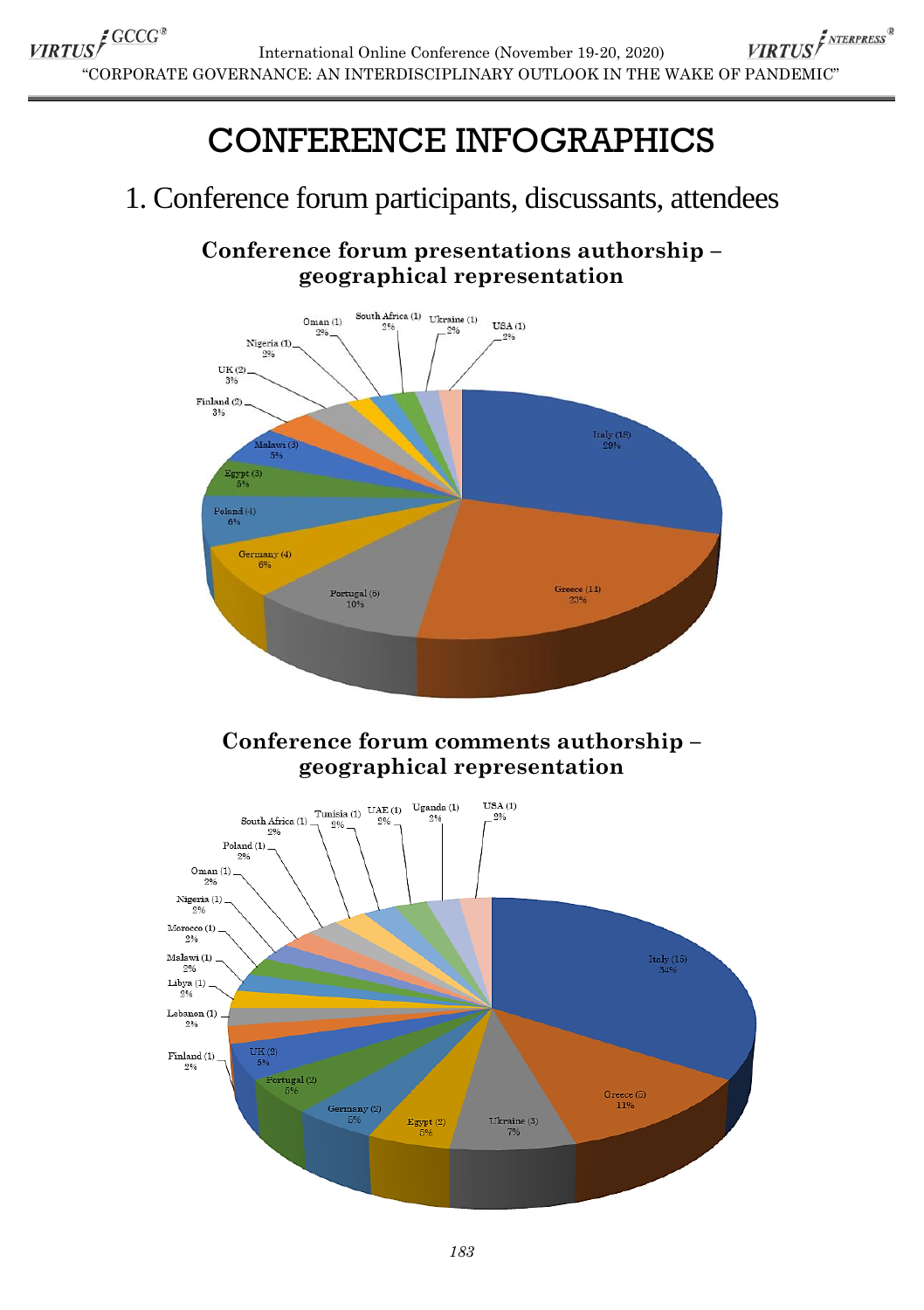

### **Conference forum attendees – geographical representation**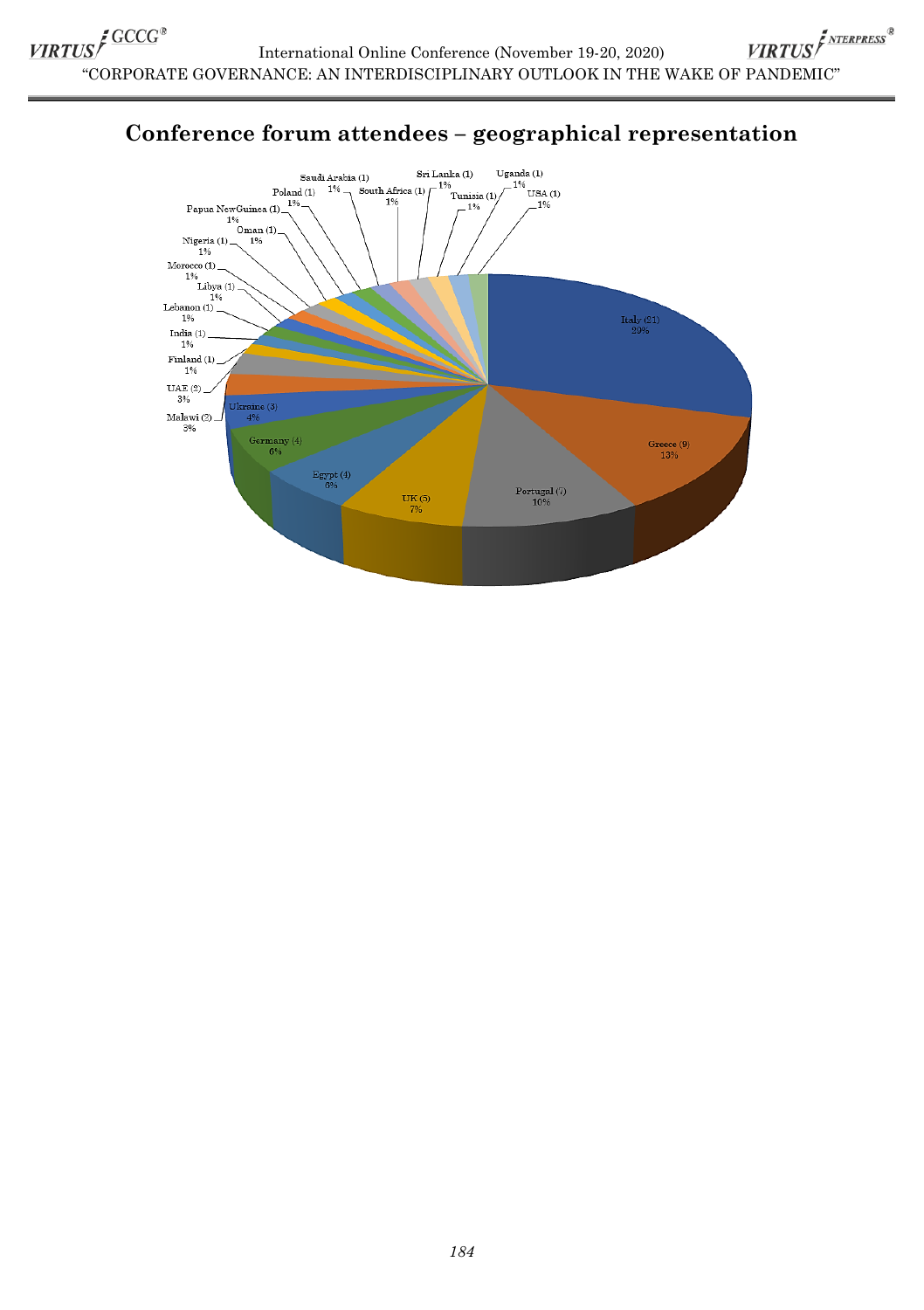## 2. Conference forum presentations and comments

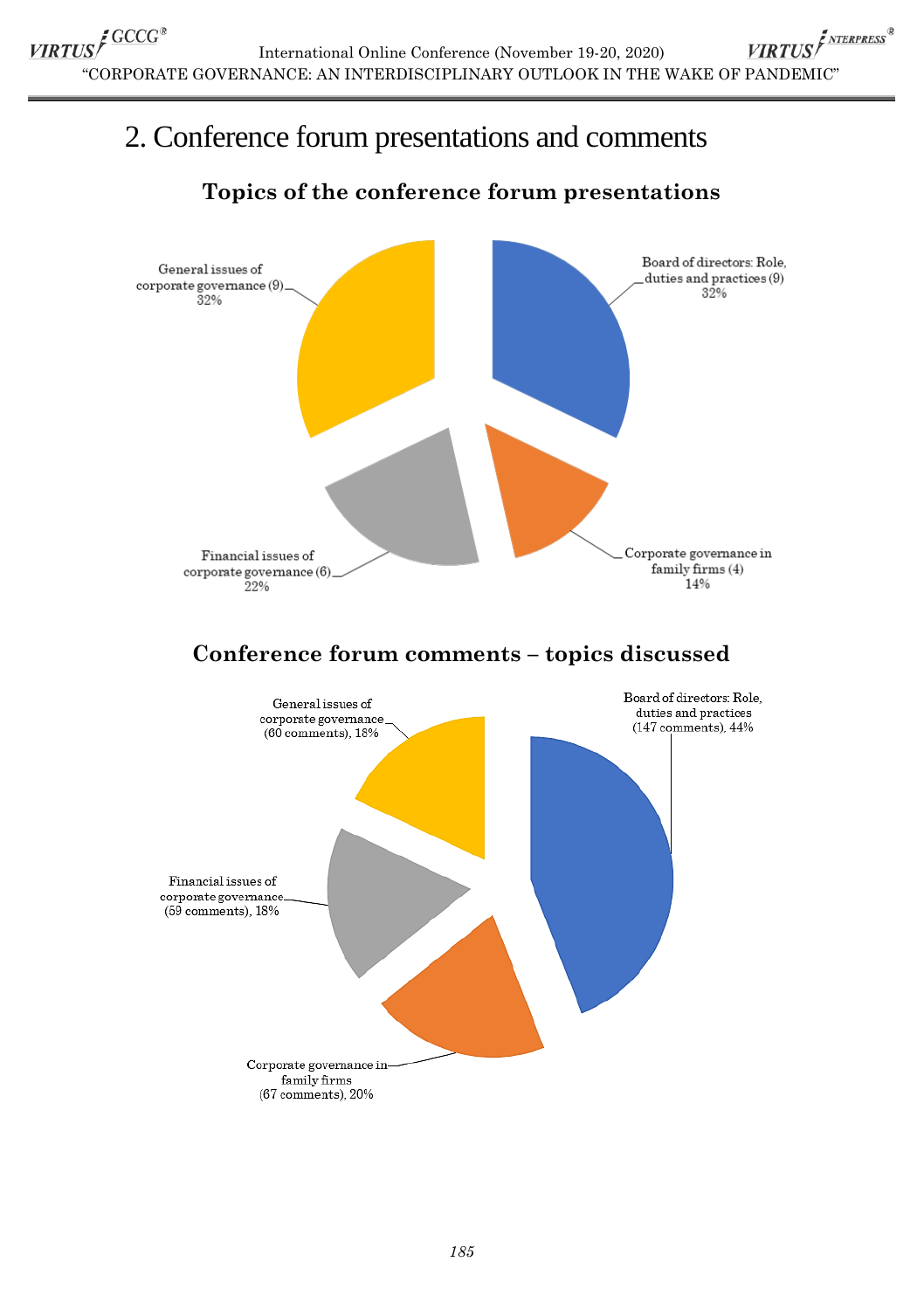### Conference forum comments - top-10 most discussed presentations (by number of comments)



 $\blacksquare$  1.1. A new way to measure the gender diversity on boards

- **3.1.** Corporate governance and financial performance during COVID-19 pandemic in Saudi Arabia
- 1.8. CEO's, organizations and corporate governance in times of COVID-19: Narcissism and integrated psychopathy the other pandemic
- $\blacksquare$  1.2. The implications of COVID-19 on banks' compensation policy: An analysis of European significant banks
- 2.4. Information policy of family firms listed on the Warsaw Stock Exchange. The case of stock exchange releases related to the COVID epidemic
- 2.1. Cyber security in family businesses Empirical assessments from the perspective of German SMEs
- 1.6. Can the nomination committee affect banks' ESG controversies? Empirical evidence from the European systemically important institutions
- **2.3.** Corporate governance and strategic alignment in tourism during the pandemic era: Decision making for family businesses in Greece in turbulent times
- $\blacksquare$  1.4. The predictors of corporate social responsibility (CSR) committee
- 4.5. Bank risk governance in Nigeria in the context of the Basel principles on enhancing corporate governance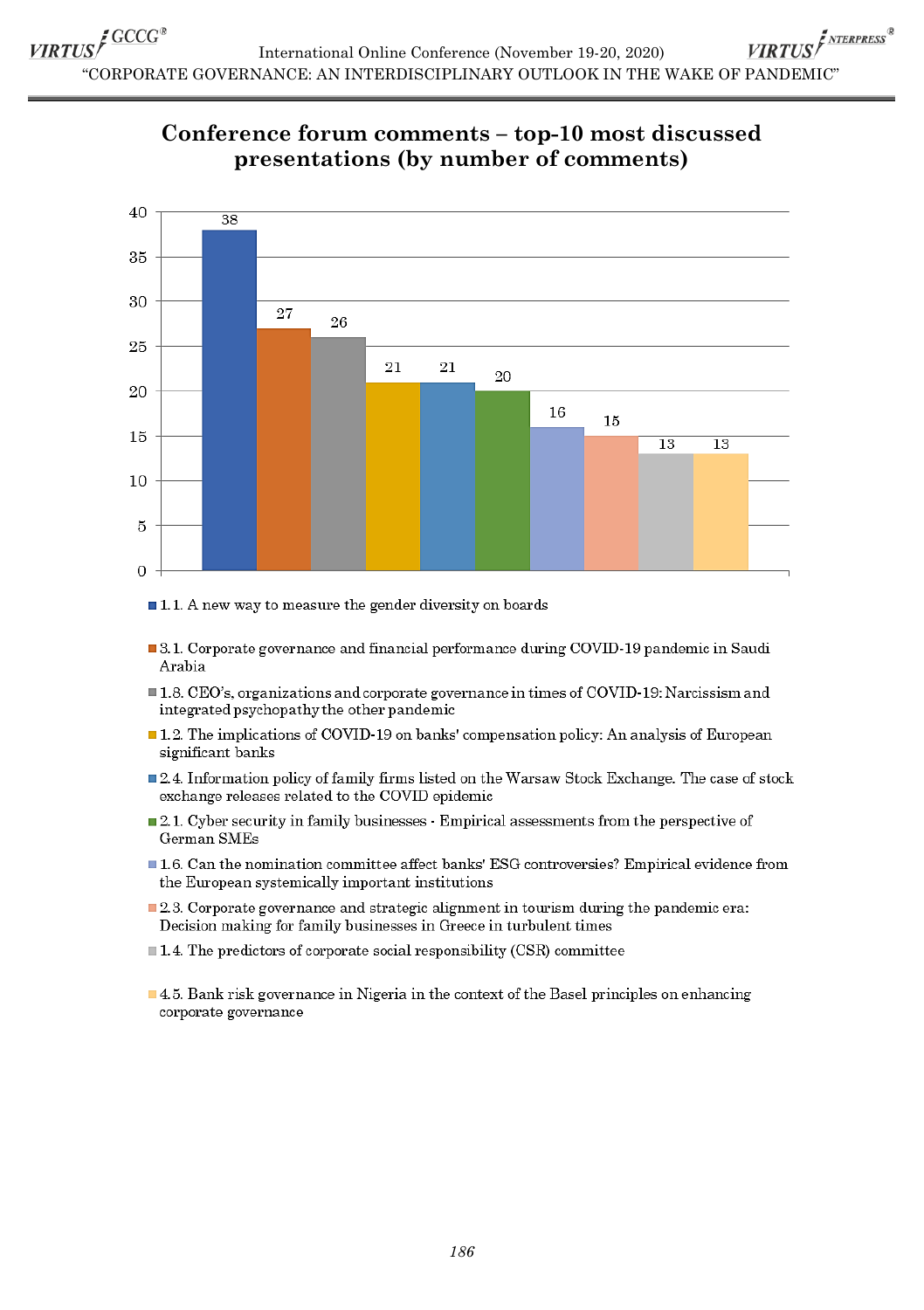#### Conference forum comments - top-10 most discussed presentations (by volume of comments (words))



1.8. CEO's, organizations and corporate governance in times of COVID-19: Narcissism and integrated psychopathy the other pandemic

 $\blacksquare$  1.1. A new way to measure the gender diversity on boards

- 3.1. Corporate governance and financial performance during COVID-19 pandemic in Saudi Arabia
- $\blacksquare$  1.2. The implications of COVID-19 on banks' compensation policy: An analysis of European significant banks
- $\blacksquare$  2.4. Information policy of family firms listed on the Warsaw Stock Exchange. The case of stock exchange releases related to the COVID epidemic
- $\blacksquare$  4.2. Rethinking risk governance
- 2.1. Cyber security in family businesses · Empirical assessments from the perspective of German SMEs
- 1.5. Board interlocks and isomorphism in acquisitions: A review and research agenda

 $\blacksquare$  1.4. The predictors of corporate social responsibility (CSR) committee

 $\blacksquare$  4.5. Bank risk governance in Nigeria in the context of the Basel principles on enhancing corporate governance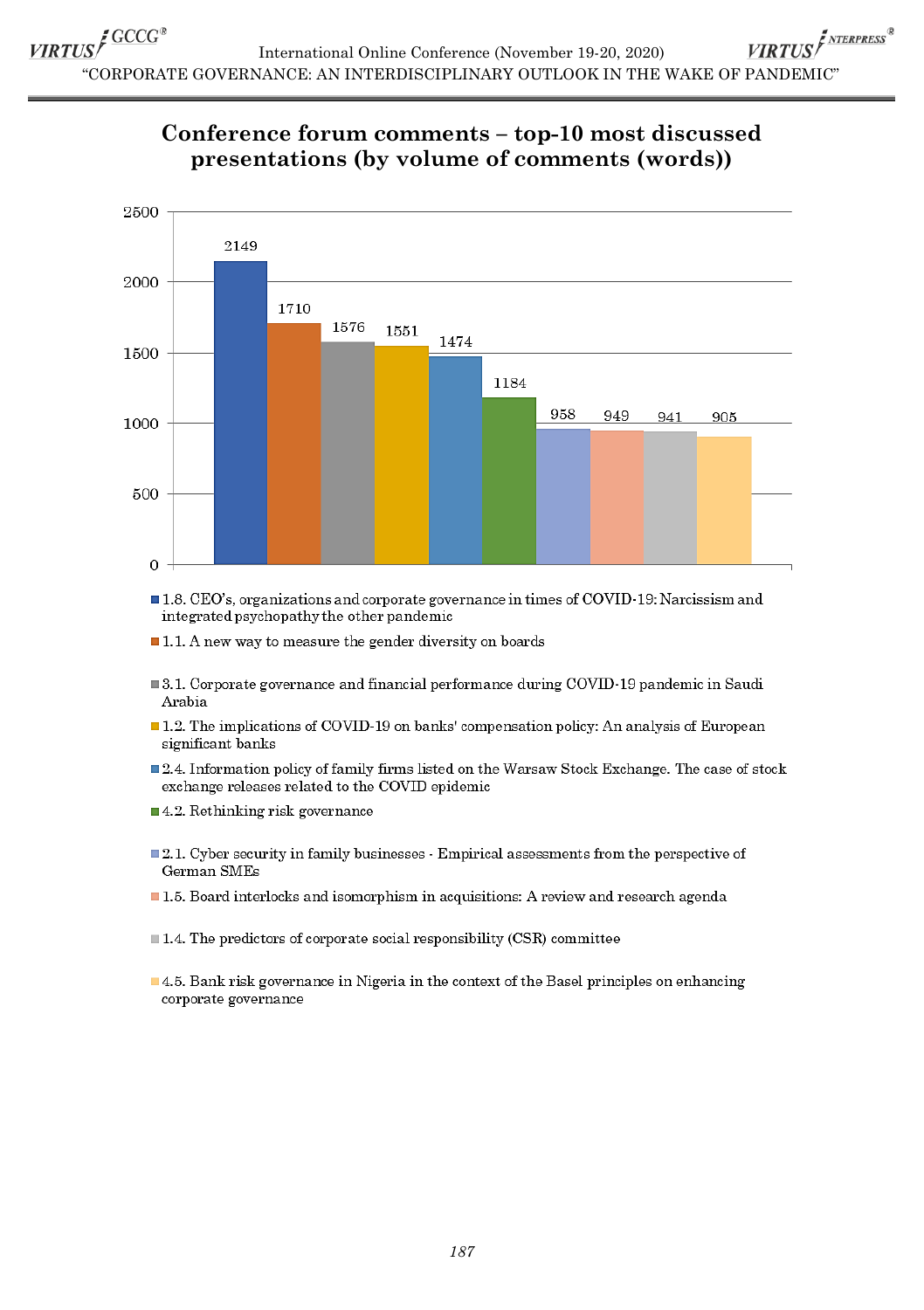



#### **Conference forum comments – top-15 most commenting discussants (by volume of comments (words))**